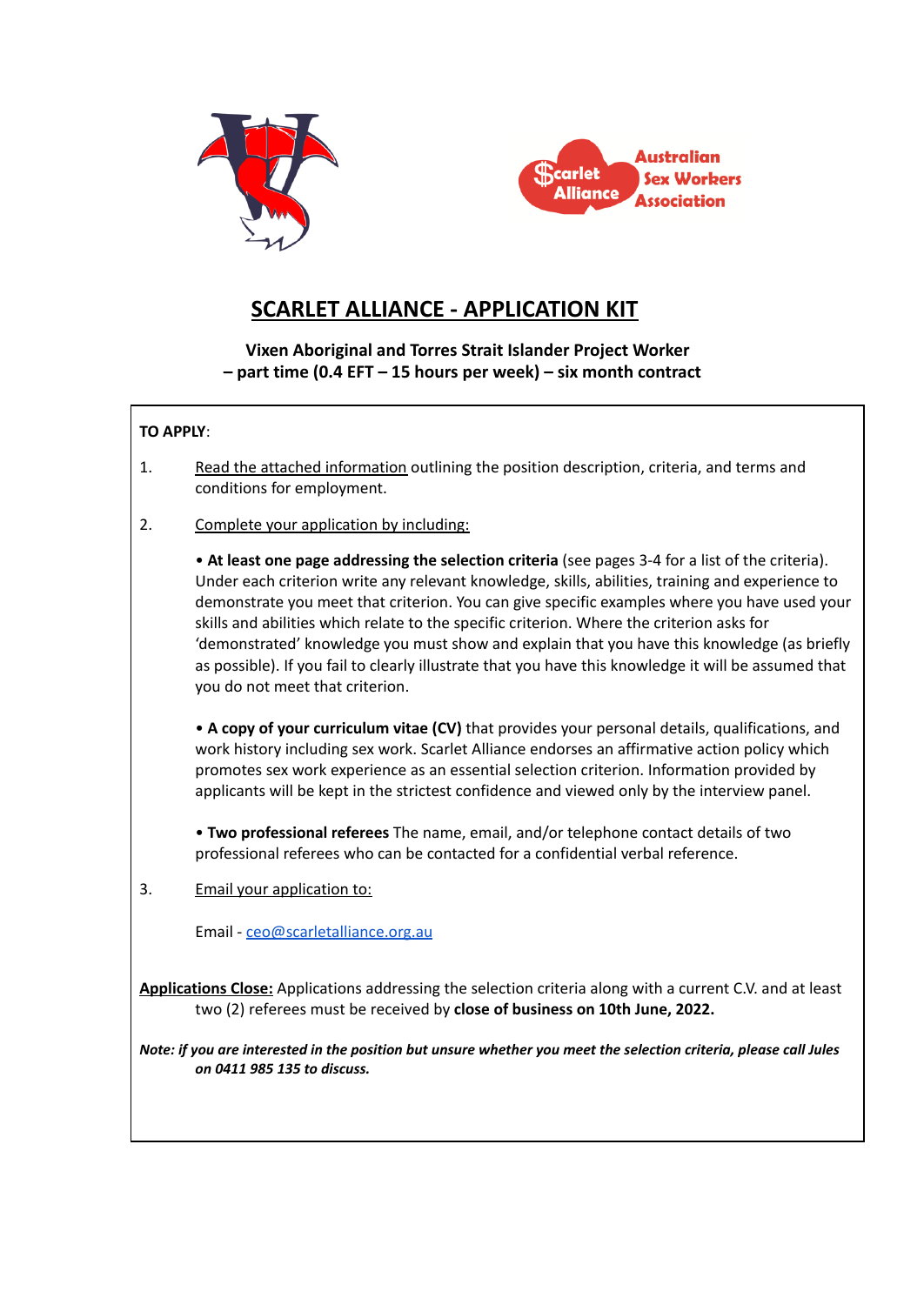## **POSITION TITLE: Vixen Aboriginal and Torres Strait Islander Project Worker – part-time (0.4 EFT- 15 hrs/week) – six month contract**

### **ORGANISATION DESCRIPTION**

Vixen is Victoria's peer-only sex worker organisation, and member of Scarlet Alliance, Australian Sex Workers Association. Vixen promotes the cultural, legal, human, occupational, and civil rights of all sex workers, and has been leading the Victorian campaign for the [full decriminalisation of sex work](https://scarletalliance.org.au/library/briefing_paper_full_decrim) for many years.

Scarlet Alliance, Australian Sex Workers Association, the peak national body representing sex workers and sex worker organisations in Australia will auspice Vixen and support Vixen's transition to operate as an autonomous sex worker organisation.

#### **ORGANISATIONAL RELATIONSHIPS**

This position is responsible to the Vixen Coordinator, the Vixen Manager and the Scarlet Alliance Chief Executive Officer.

This position may be responsible for supervision, training, and mentoring of staff and/or volunteers at Vixen.

#### **RESPONSIBILITIES**

All duties conducted are to be guided by Scarlet Alliance's Purposes and Principal Activity .

The Vixen Aboriginal and Torres Strait Islander Project Worker will be working directly with Aboriginal and Torres Strait Islander sex workers by providing culturally appropriate peer education, support, advocacy and referral services. Services are provided both on-site and on outreach whilst maintaining the organisation's core values. Responsibilities will include:

- Providing holistic support, information and peer education about safer sex practices within a health promotion framework, including information on best practice occupational health and safety practices for sex workers and our workplaces.
- Providing peer education, support, information, training, advocacy and referral services to Aboriginal and Torres Strait Islander sex workers on issues that affect them including but not limited to: health, legal, taxation, finance, employment, sexuality and identity, rights, and safer injecting.
- Developing community engagement and development strategies to empower Aboriginal and Torres Strait Islander sex workers to represent their issues, ensuring Aboriginal and Torres Strait Islander sex workers are involved at all levels of policy development, program planning and implementation, and to promote Aboriginal and Torres Strait Islander sex worker input into Vixen.
- Ensuring the availability of a range of culturally appropriate, translated, written, visual, and electronic resources for use with sex workers by contributing to the development of new resources and, where appropriate, updating and modifying existing resources.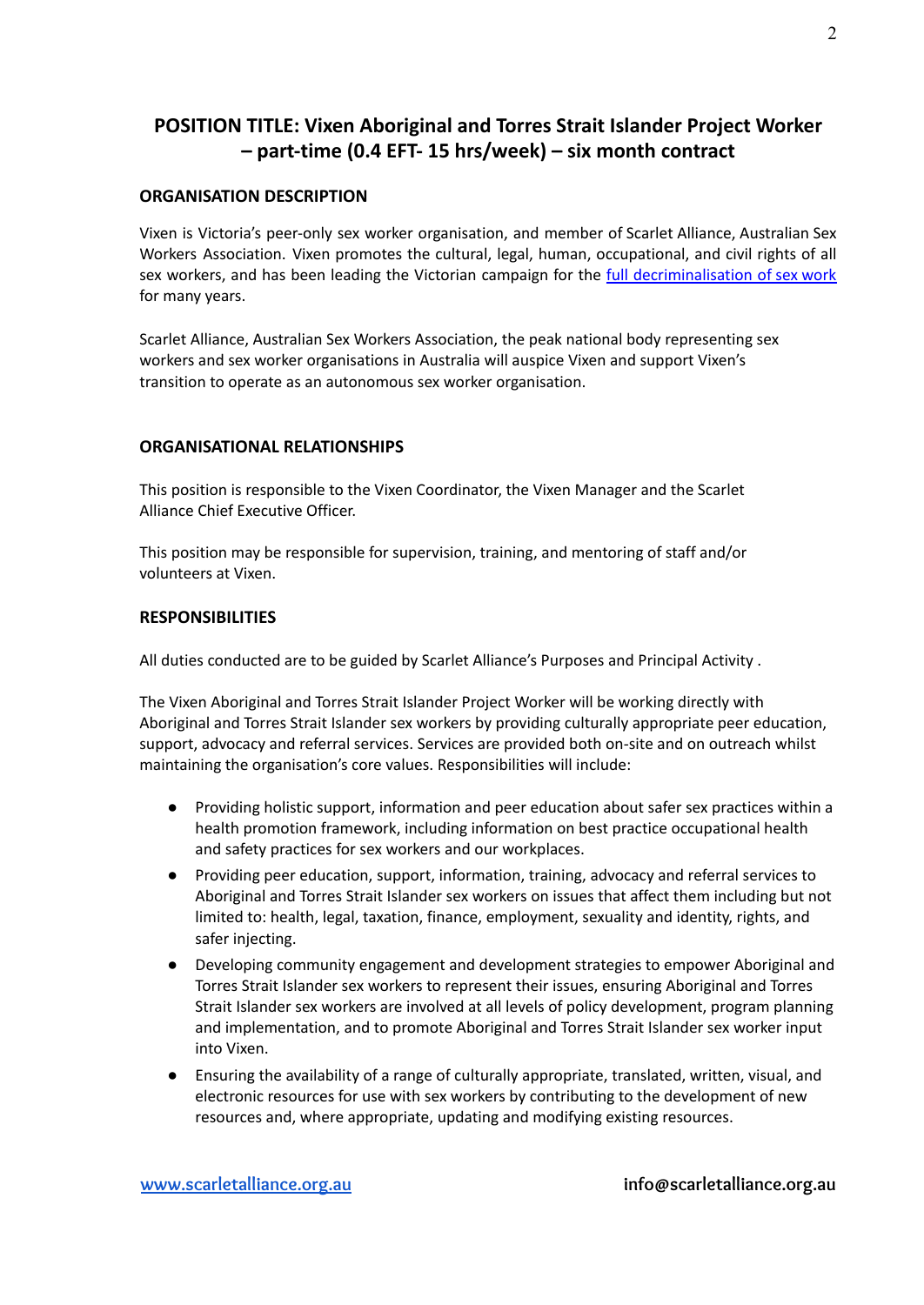- Participating in the direct sale and distribution of a variety of safer sex products to sex workers, other sex industry participants and other members of the community.
- Developing and implementing an outreach program, reflecting the specific needs of Aboriginal and Torres Strait Islander sex workers in Victoria, including maintaining regular contact through outreach.
- Developing, monitoring and reporting on work plans and personal development plans.
- Providing strong leadership, advocacy and representation for Aboriginal and Torres Strait Islander sex workers in Victoria. This may include representing Vixen on committees or other forums and to other relevant organisations in the HIV sector and in the wider community as well as contributing to the development, policy, planning and evaluation of the broader Vixen program.
- Consulting and liaising with other organisations, groups and services that have contact with Aboriginal and Torres Strait Islander sex workers with a view to coordinating HIV, sexual health and support services for Aboriginal and Torres Strait Islander sex workers.
- Developing and maintaining effective data collection and record-keeping practices.
- Contributing to national sex worker affairs via participation in Scarlet Alliance networking activities.
- Ensuring work practices comply with the requirements of the relevant legislation and WH&S policies and procedures including Scarlet Alliance's Child Protection Policy.
- Conducting other duties as directed.

#### **POSITION LOCATION**

The position is based at the Vixen office in North Melbourne, with regular outreach to Aboriginal and Torres Strait Islander sex workers.

#### **SALARY & CONDITIONS OF APPOINTMENT**

This is a 6 month part-time position offered subject to ongoing funding or organisational change.

This is a part-time position 0.4 EFT (15 hours/week) paid at the Social, Community, Home Care and Disability Services Industry Award 2010 Level 4.1, (\$37.54 per hour, 0.4 pro rata of \$74,179.04 per annum) and subject to the National Employment Standards. Salary packaging is available.

The position at times requires significant out-of-hours work consistent with responsibilities. Some inter/intrastate travel may be required.

#### **KEY SELECTION CRITERIA (Qualifications, Experience, Skills and Abilities):**

#### *Essential*

- 1. Sex work experience and a demonstrated understanding of sex worker issues, the principles of human rights, and sex worker rights.
- 2. Personal experience of issues that affect Aboriginal and Torres Strait Islander sex workers.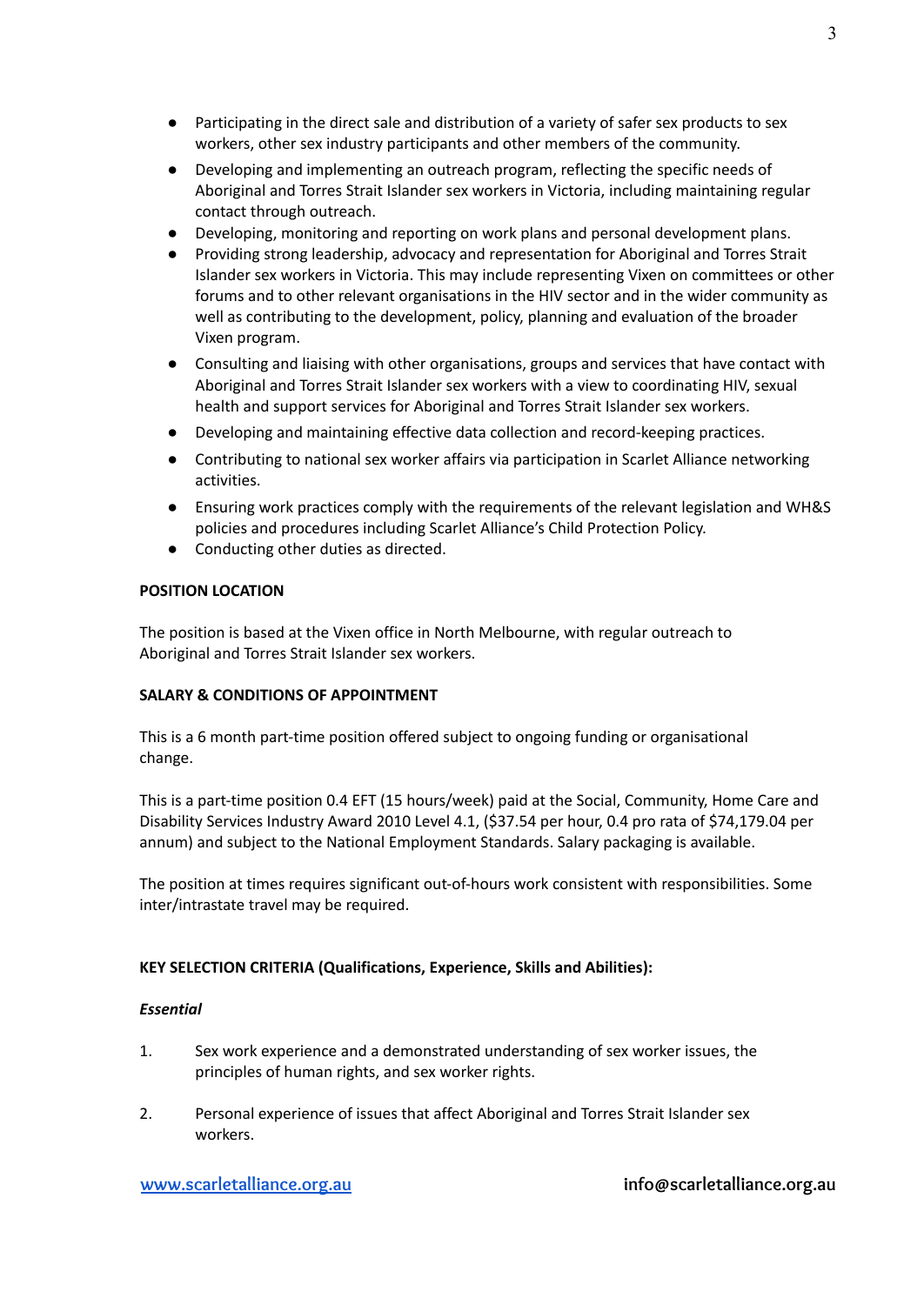- 3. Demonstrated understanding and knowledge of the current issues related to the diversity of sex worker populations in Victoria, and a high level understanding of the current issues for Aboriginal and Torres Strait Islander sex workers in Victoria.
- 4. Demonstrated knowledge of relevant theory and practice as it relates to health promotion approaches and HIV prevention for Aboriginal and Torres Strait Islander sex workers, including community development, peer education, enabling environments and harm reduction.
- 5. Demonstrated experience or ability to identify, assess and meet resource and information needs.
- 6. Commitment to promoting sex worker empowerment, community ownership, sex worker representation and self-determination as key health promotion approaches.
- 7. Effective oral and written communication skills; organisational, time-management and reporting skills.
- 8. Demonstrated ability to work independently with minimal supervision and cooperatively within a team.
- 9. Demonstrated cross-cultural skills and knowledge and demonstrated knowledge of culturally appropriate work practices.
- 10. Ability to develop and foster networks and collaborate with a range of stakeholders.
- 11. A desire and willingness to work with other sex workers, people from culturally and linguistically diverse backgrounds, people who inject drugs, trans and gender diverse people, and people living with HIV.
- 12. Current driver licence.

#### *Desirable (but not essential)*

1. Experience in a community-based organisation and in working with volunteers.

Note: This Position Description includes an attached copy of Scarlet Alliance's Purposes and Principal Activity.